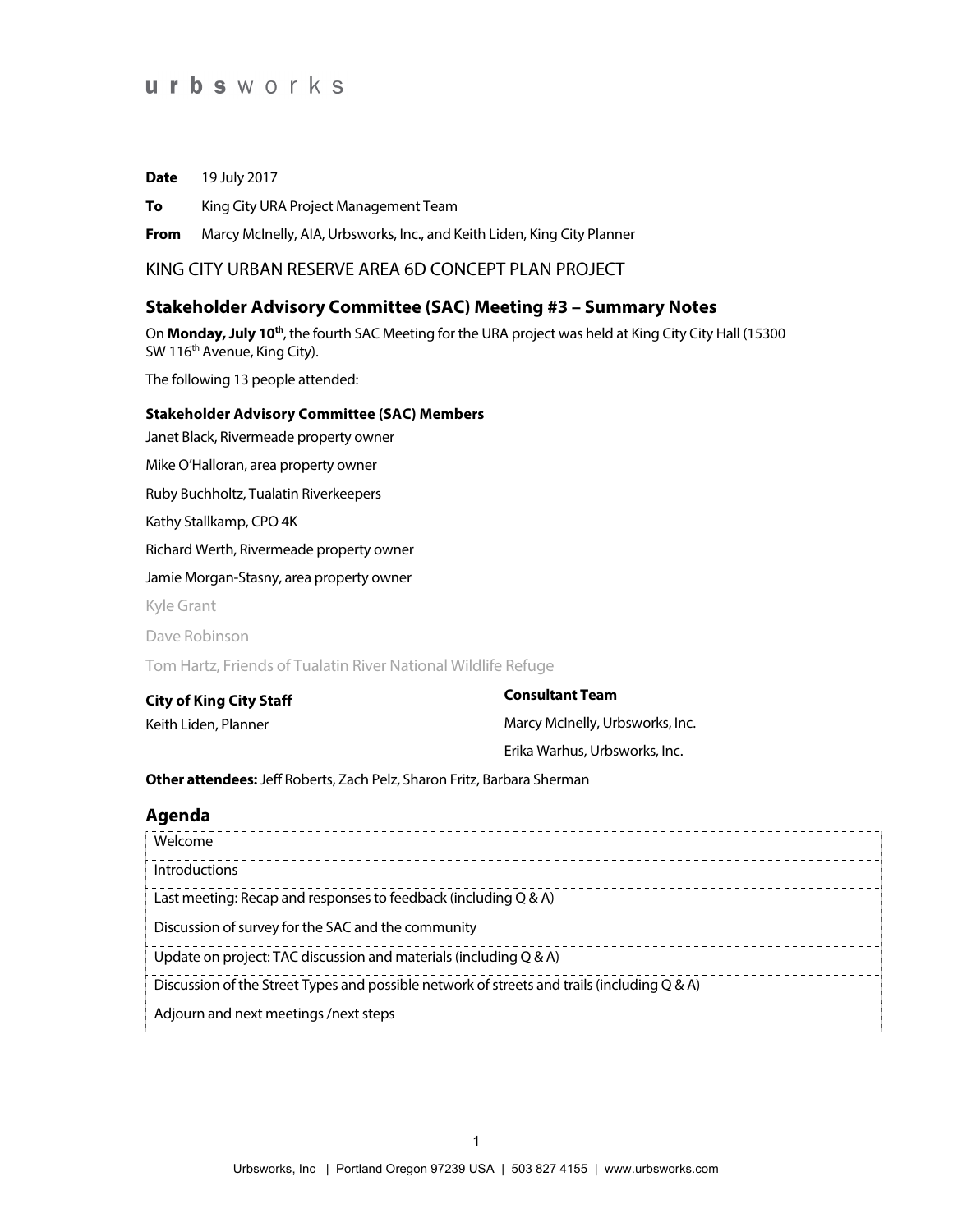### **Summary**

### **Update on the Project**

Following introductions, Marcy McInelly gave an overview of what has been accomplished, and what remains to be completed. She introduced the meeting materials and gave a brief summary of what was discussed during the last SAC meeting #3. She reminded the SAC that a focus at the last meeting was the vision statements and feedback from the charrette, and she noted that a couple of SAC members requested changes and made comments. The Summary Notes of SAC #3 reflect the discussion.

Marcy McInelly reminded the group that during the last meeting, they were in support of a survey. The purpose of the survey would be to collect comments from people who were not able to participate in the charrette, or not able to participate in all of the public events. The survey would show the different alternatives and ask for comment. Marcy asked for thoughts on how the survey should be distributed and what the contents might be. Concerns and comments were expressed regarding:

- Qualifications for the survey. Concerns about getting answers from people who don't have enough information about the project (Mike O'Halloran, Ruby Buchholtz). Ruby suggested that photos might be better than longer descriptions in text. Mike suggested that the survey be more about educating than about collecting data.
- Could there be a second open house, rather than a survey or a combination of the two? (Jamie Morgan-Stasny). A survey reaches more people who may not be able/interested in coming to a public meeting (Kathy Stallkamp).

There was general consensus for combining different approaches including: sending out a mailer with FAQ's (to help educate) and providing a link to a survey for evaluating the alternatives (to collect responses).

Survey links and FAQs would be distributed via the Regal Courier, Civic Association newsletter, Tualatin Riverkeepers listserv, and CPO4 email.

#### **Financing Infrastructure**

The planning process has two main components: *getting feedback from the community* to help inform a future potential master plan and zoning amendments, and *technical analysis*. The focus of the technical analysis at this point in the project is evaluating the feasibility of development through an *infrastructure financing plan*.

This exercise involves balancing the cost of infrastructure against the yield of new dwelling units and mixed-use development. The infrastructure finance plan is a major focus of the URA team in July and August. Marcy explained the three ways infrastructure could be funded, based on an in-progress Infrastructure Finance Plan from Leland Consulting Group. The report describes the three ways: 1) sitespecific infrastructure paid by the developer; 2) district or URA-wide shared by different developments, and 3) off-site infrastructure improvements.

An example of site-specific infrastructure funding mechanism is a local street paid for by a subdivision. An example of URA-wide funding mechanism is an assessment district created to help pay for a collector street. An assessment district is entered into by willing property owners. An example of off-site infrastructure is the reservoir needed for water storage. The reservoir would be off-site but would serve the URA area, as well as other nearby neighborhoods and cities.

Marcy explained that the detailed infrastructure finance report would be ready by the end of August and will be available on the project website.

There are a number of other technical analyses available on the City's website, Marcy explained, including an outline for the Title 11 application to Metro for the King City Urban Reserve Area.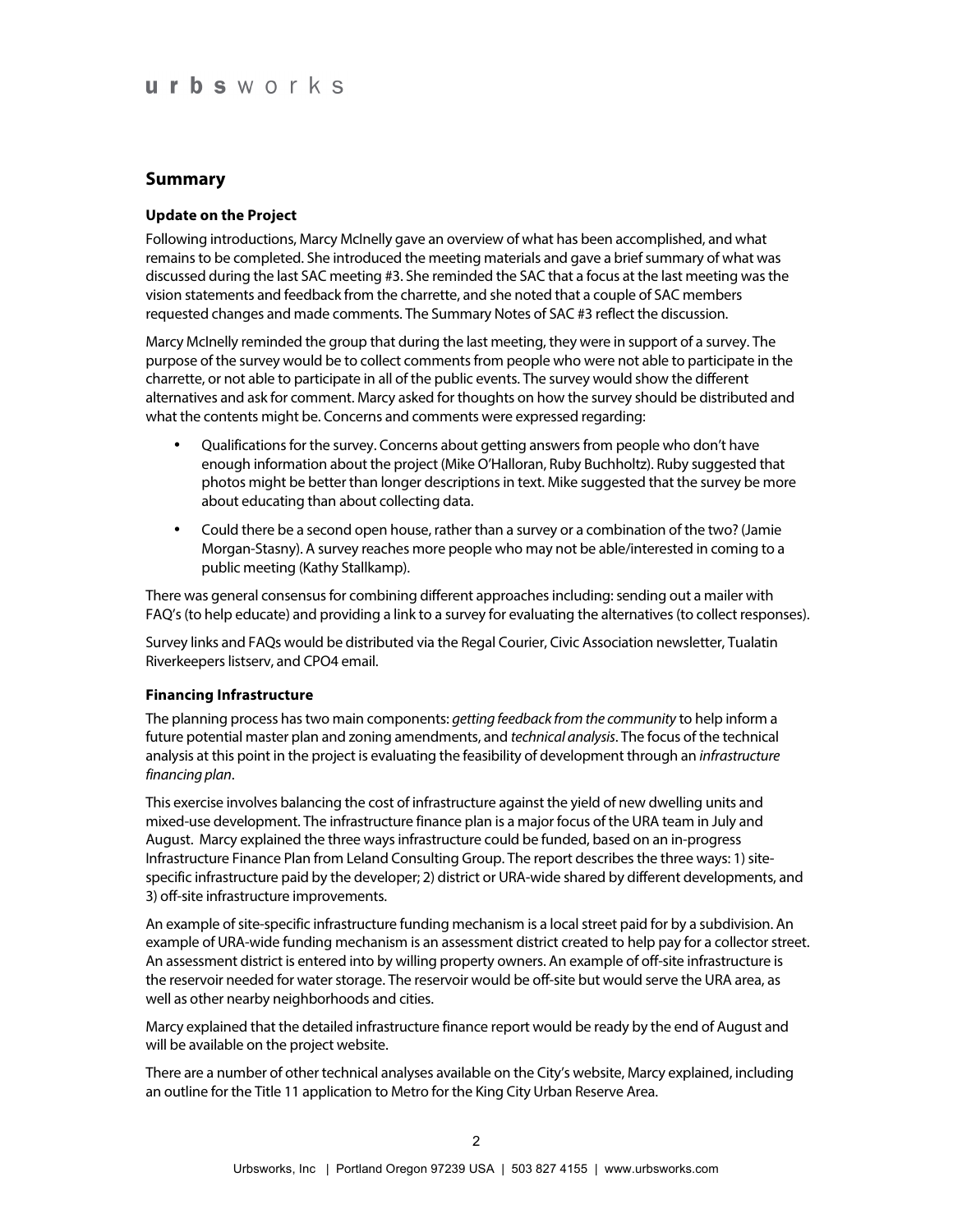#### **Land Use and Mobility Alternatives**

A recap of the two alternatives was provided and the group reviewed large maps and sketches around the table. The group talked about part or all of the area coming into the UGB and talked about various components of infrastructure. Comments and questions were expressed as follows:

- What did the TAC think of leaving the east side out? (Zach Pelz). Marcy replied that the TAC has concerns about the only east/west connection being Beef Bend Road.
- Concerns about traffic on Beef Bend (multiple SAC attendees). Marcy explained that Beef Bend is not close to capacity, though it is not currently safe or well designed for the amount of traffic it carries.
- Is the cost of transportation infrastructure looking feasible (Mike O'Halloran)? Marcy responded that it is too early to tell but the team should have the numbers in the next month or so.
- The internal streets would be developer costs and most people who live in the URA would not be responsible for paying for streets (Mike O'Halloran).

Keith Liden explained that the team is interested in internal connections east/west but not as an alternative for people using Beef Bend. The desire is for local traffic only.

#### **Streets and Street Character**

Marcy introduced seven different street types that the team has been looking at, including a boulevard design with a planted median and separated multi-use path for Beef Bend. Another street type is a more rural local street with a gravel shoulder (similar to many streets in the area now). She asked the group to consider where certain street designs might be appropriate. The seven types are: 1) Green Boulevard 2) Main Street 3) Local Neighborhood 4) Local Queuing 5) Rural Street 6) Alley / Shared Street 7) Trails/ Multiuse path.

The group looked at maps around the table. Marcy presented the idea that Beef Bend might be a street homes could face, rather than turn away from, with lower traffic speeds and better overall design. Comments and concerns were expressed as follows:

- Is the County open to the Boulevard design? (Zach Pelz). Yes, they're open to the idea, but they have reservations about certain aspects of the proposal.
	- o Answer: The URA team is aware of Washington County's requirements, and is in discussion with representatives of the county who sit on the TAC. In August, the URA team will meet with Washington County to discuss Beef Bend in more detail.
- Who maintains the stormwater facilities? (Jamie Morgan-Stasny) Answer: Likely Clean Water Services (CWS).
- Concerns about ravine crossings and the cost of streets that cross them (Jeff Roberts).
- Concerns about adequate access to developments between ravines. They will need two access points, not just one (Jamie Morgan-Stasny).
	- o Answer: This is an emergency response issue, as well as a street network and neighborhood-scaled block /neighborhood design issue. The King City URA team will discuss access needs with Tualatin Valley Fire and Rescue (TVF&R). TVF&R has a representative on the Technical Advisory Committee.
- A multi-use path on Beef Bend would be a really good design idea. (Kathy Stallkamp, Mike O'Halloran).